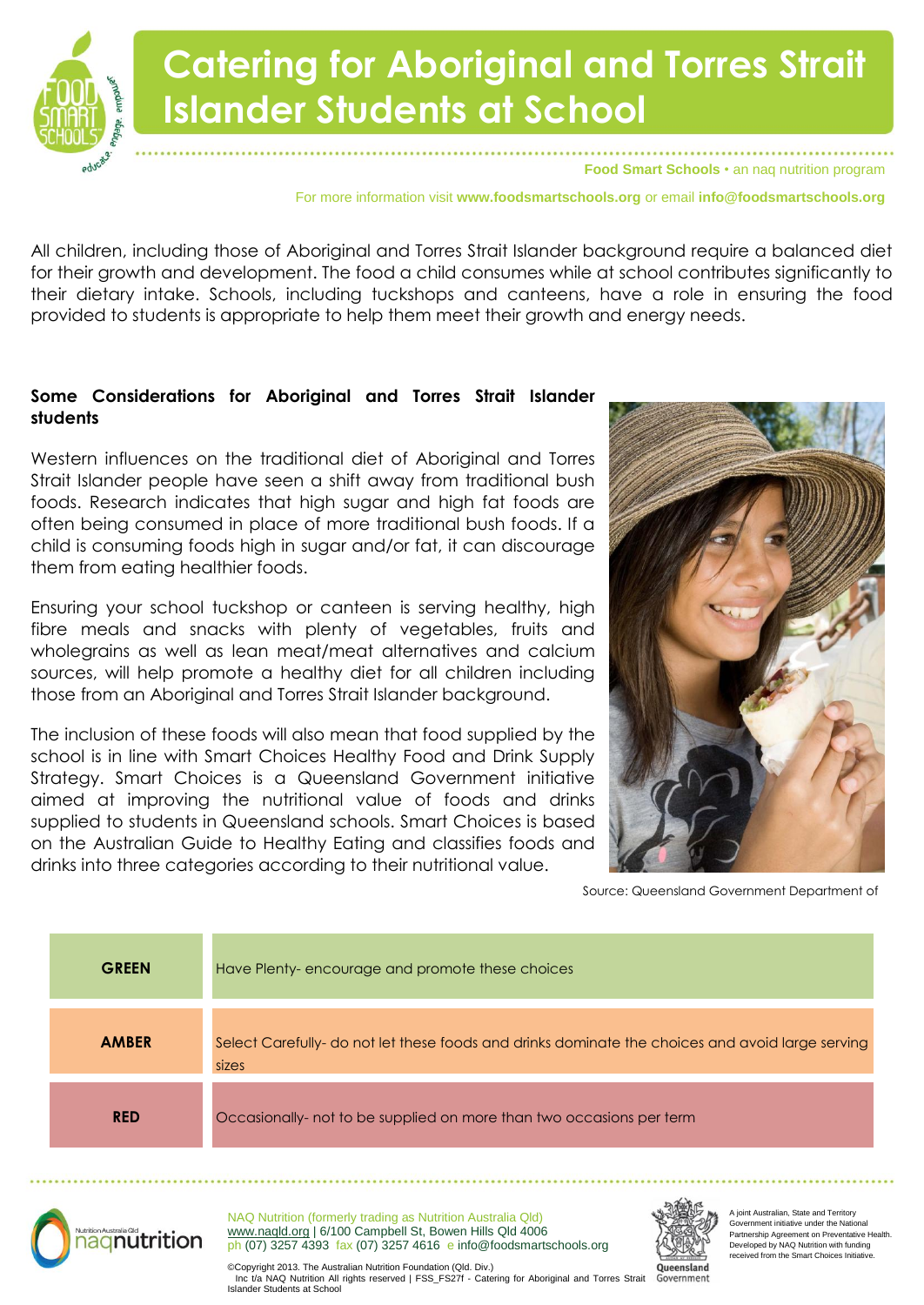

For more information visit **www.foodsmartschools.org** or email **info@foodsmartschools.org**

### **What About Traditional Foods?**

Plant and animal bush foods, 'bush tucker', are usually fresh whole foods and most are low in fat and sugar. Including native Australian foods and flavours within a school tuckshop menu can be a areat way to incorporate tradition into the food provided. This is an opportunity for a great experience for all students in the school.

Some bush tucker foods like kangaroo meat and crocodile are becoming more accessible and are available in major supermarkets. The availability of bush tucker foods may depend on the season and location of your school. Consider using dried bush foods that have a stable shelf life to add flavour and spice to baked dishes such as lemon myrtle, aniseed myrtle and wattle seed.

### **Whole, fresh, plant and animal 'bush tucker' foods are Smart Choices GREEN options.**

### **Traditional Cooking Methods**

Roasting on hot coals, baking in ashes and steaming in ovens are considered to be the more traditional methods of cooking for Indigenous Australians. In today's society, as a result of Western influence, these traditional methods have adapted to things like boiling and barbequing.

Native Australian foods can be purchased throughout Australia. Below are two companies that sell Native Australian foods, including dried bush foods and spices.

- http://www.footesidefarm.com/
- http://www.outbackpride.com.au/





NAQ Nutrition (formerly trading as Nutrition Australia Qld) www.naqld.org | 6/100 Campbell St, Bowen Hills Qld 4006 ph (07) 3257 4393 fax (07) 3257 4616 e info@foodsmartschools.org



ioint Australian, State and Territory Government initiative under the National Partnership Agreement on Preventative Health. Developed by NAQ Nutrition with funding received from the Smart Choices Initiative.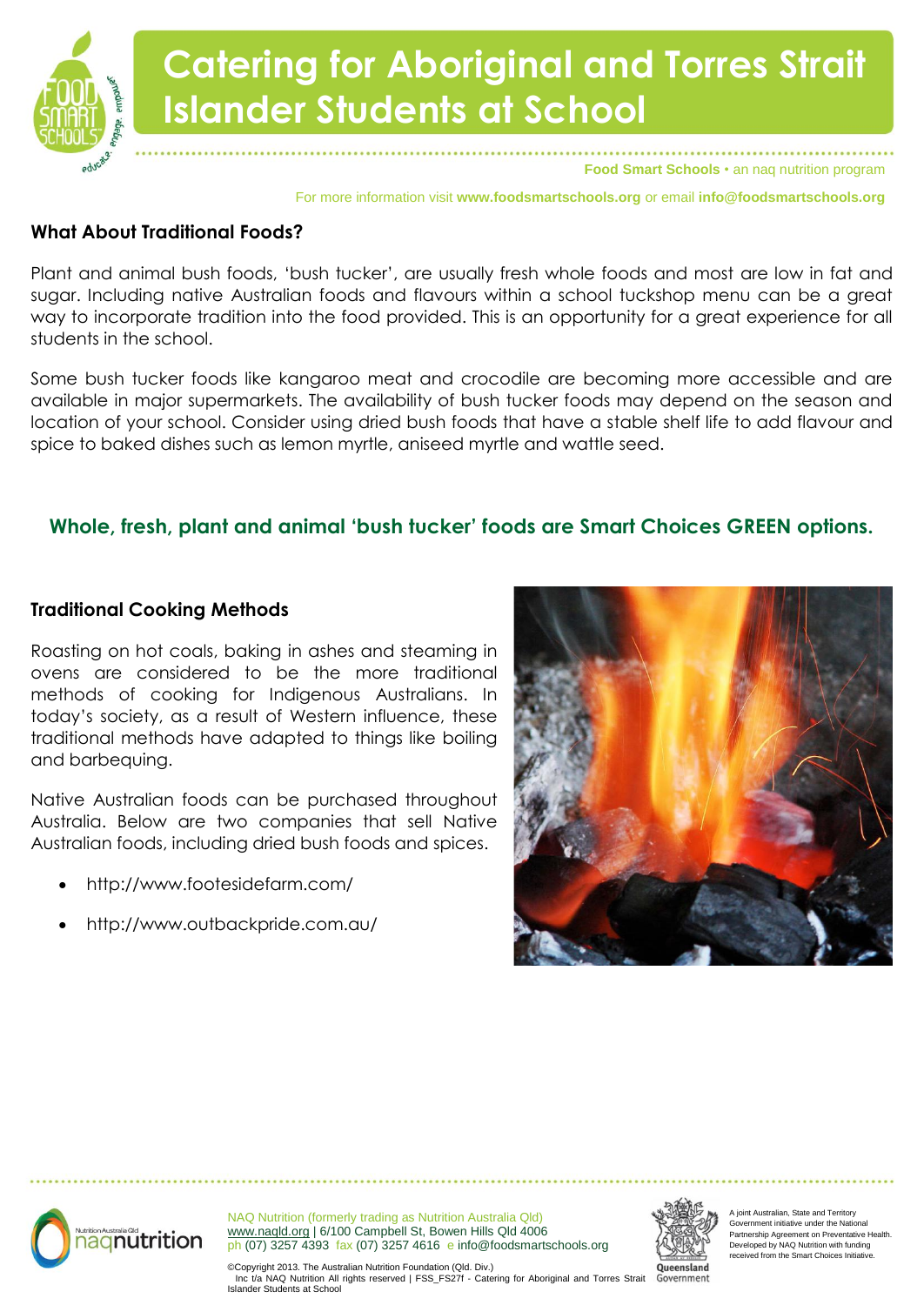

**Food Smart Schools** • an naq nutrition program

#### For more information visit **www.foodsmartschools.org** or email **info@foodsmartschools.org**

### **Using Healthy Eating Principles When Planning the Tuckshop Menu**

| <b>Food Groups</b>             | <b>Food Types</b>                                                                                                                                                                                                                                                                                                                                                                                                                                                                                                   |
|--------------------------------|---------------------------------------------------------------------------------------------------------------------------------------------------------------------------------------------------------------------------------------------------------------------------------------------------------------------------------------------------------------------------------------------------------------------------------------------------------------------------------------------------------------------|
| <b>Vegetables</b>              | All types of vegetables are good for health, this Includes, fresh, frozen, dried or tinned.<br>Include a wide variety of brightly coloured vegetables or salad ingredients In each meal<br>Avoid cooking methods that require lots of fat such as deep frying, sautéing<br>$\bullet$<br>Healthy Traditional Food Example: Bush tomato and vegie pizza                                                                                                                                                               |
| <b>Fruit</b>                   | All types of fruits are good for health. This includes, fresh, frozen, dried or tinned.<br>Look for fruits that are in season, as these are often cheaper and more flavoursome<br>Traditional fruits (bush berries, wild plum, wild passionfruit, desert fig and wongai)<br>Limit fruit juice to small portion sizes (less than 250mL/ day)<br>Healthy Traditional Food Example: Fruit salad with bush berries                                                                                                      |
| <b>Grain (Cereal</b><br>Foods) | Choose wholemeal or grainy breads and cereals<br>Low sugar, high fibre breakfast cereals (wheat biscuits, oats)<br>$\bullet$<br>Scones and damper made with wholemeal flour<br>$\bullet$<br>Spaghetti, pasta, noodles<br>$\bullet$<br>Brown, long grain and basmati rice<br>Multigrain or wholemeal breads or white high fibre bread instead or ordinary white bread<br>Healthy Traditional Food Examples: Wattle seed wholemeal bread/muffins                                                                      |
| <b>Dairy</b>                   | Dairy products provide calcium for growing bones as well as protein and vitamins. It's best to look for low<br>fat varieties<br>Milk (fresh, powdered and long life)<br>$\bullet$<br>Milk alternatives enriched with calcium (soy/rice milk)<br>Cheese<br>Low sugar yoghurts are high calcium snack options<br>$\bullet$<br>Ice-cream is a 'sometimes' food because it is high in sugar and saturated fat<br>Healthy Traditional Food Example: Low fat yoghurt with stewed bush fruits or infused with bush spices. |



NAQ Nutrition (formerly trading as Nutrition Australia Qld) www.naqld.org | 6/100 Campbell St, Bowen Hills Qld 4006 ph (07) 3257 4393 fax (07) 3257 4616 e info@foodsmartschools.org



A joint Australian, State and Territory Government initiative under the National Partnership Agreement on Preventative Health. Developed by NAQ Nutrition with funding received from the Smart Choices Initiative.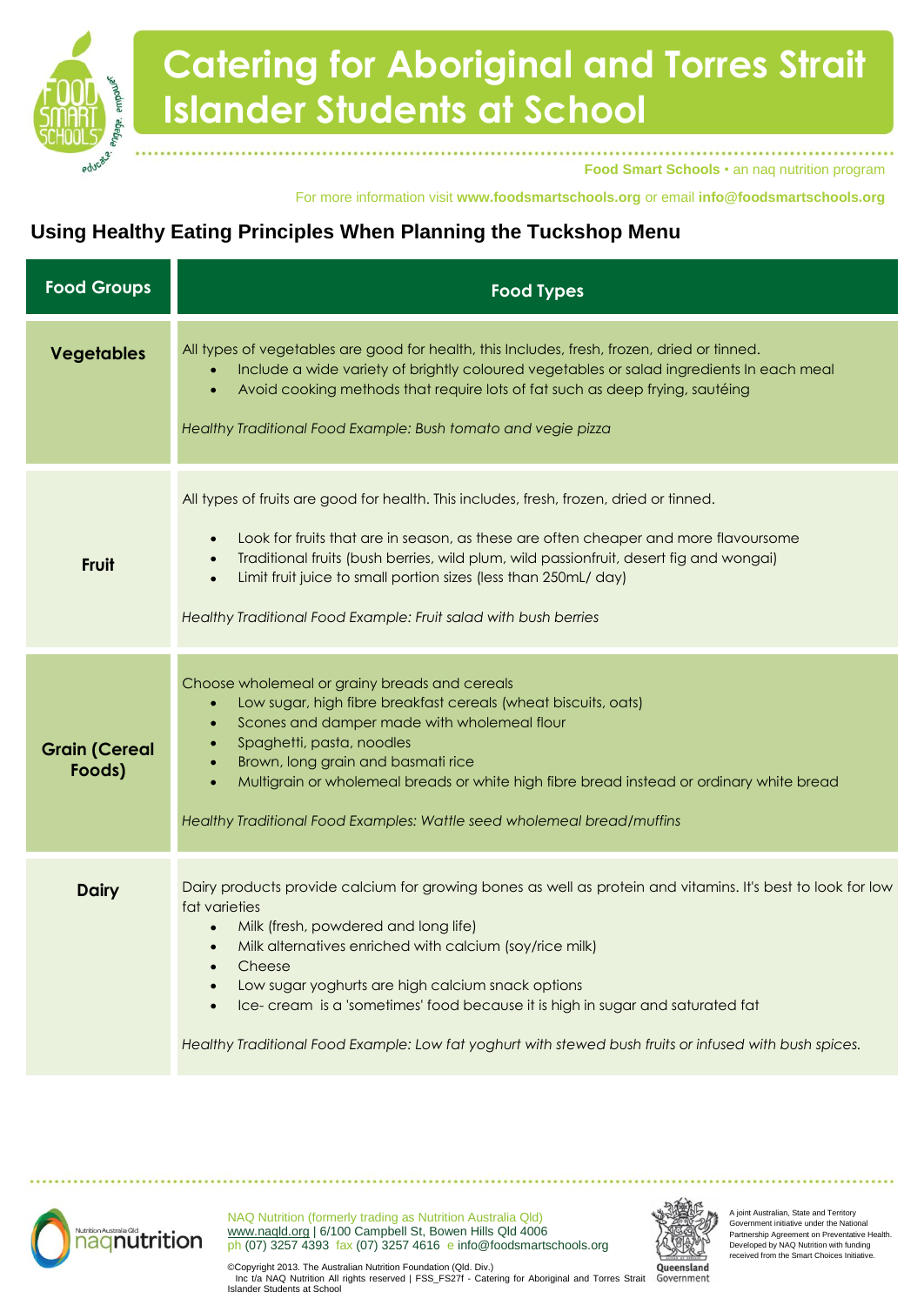

**Food Smart Schools** • an naq nutrition program

For more information visit **www.foodsmartschools.org** or email **info@foodsmartschools.org**

| <b>Food Groups</b>                           | <b>Food Types</b>                                                                                                                                                                                                                                                                                                                                                                                                                                                                |
|----------------------------------------------|----------------------------------------------------------------------------------------------------------------------------------------------------------------------------------------------------------------------------------------------------------------------------------------------------------------------------------------------------------------------------------------------------------------------------------------------------------------------------------|
| Meat                                         | Lean meats are the best choice and provide a source of iron, protein and zinc. Grill, bake, barbeque or<br>poach instead of frying or dry fry in a non stick pan with some spray oil.<br>Poultry (remove skin on chicken, turkey, duck and goose)<br>Seafood that is grilled or baked instead of being fried (Tinned, fresh and frozen fish)<br>Bush meats (kangaroo, lean beef, goanna, crocodile and emu)<br>Healthy Traditional Food Example: Kangaroo Tail Stew (See recipe) |
| Extra or<br><b>Sometimes</b><br><b>Foods</b> | Processed foods like the ones listed below should only be offered very occasionally as they are usually<br>high in fat. sugar and provide little fibre or nutrients. These would be considered 'Red' foods under the<br>Smart Choices framework.<br>Make these available least often<br>Cakes, pastries, ice-cream, chips, chocolate, lollies, deep fried foods, soft drinks                                                                                                     |

### **Rural and Remote Areas**

If your school is located in a rural or remote areas, access to fresh fruits, vegetables and dairy foods can be difficult. Frozen, dried and tinned are all healthy options. However, look for varieties that are low in added salt, fat and sugar. Long life and powdered milk are adequate alternatives to fresh milk.

### **Further Suggestions for a Healthy Menu:**

- Make sure cool water is readily available for students
- Try not to add salt to foods. Instead add herbs and spices for flavour
- Use low fat salad dressings, e.g. balsamic vinegar or lemon juice to dress salads instead of full fat creamy dressings
- Choose lean cuts of meat and trim fat or skin off before cooking
- Try to add lots of vegetables to meals and snacks E.g. Add finely diced onion, tomatoes, carrots, peas, mushrooms and spinach to mince dishes. Finely grated zucchinis and carrots make great additions to muffins. Add extra salads to homemade hamburgers
- Chickpeas, kidney beans and lentils are good additions to soups, stews and curries. They are inexpensive and will add bulk to the meal, making it go further and adding fibre
- Grill, bake or poach fish instead of frying or using heavily battered/crumbed types
- Have "taste days" so that students have an opportunity to try food they are unfamiliar with in a pleasant and relaxed environment



NAQ Nutrition (formerly trading as Nutrition Australia Qld) www.naqld.org | 6/100 Campbell St, Bowen Hills Qld 4006 ph (07) 3257 4393 fax (07) 3257 4616 e info@foodsmartschools.org



ioint Australian, State and Territory Government initiative under the National Partnership Agreement on Preventative Health. Developed by NAQ Nutrition with funding received from the Smart Choices Initiative.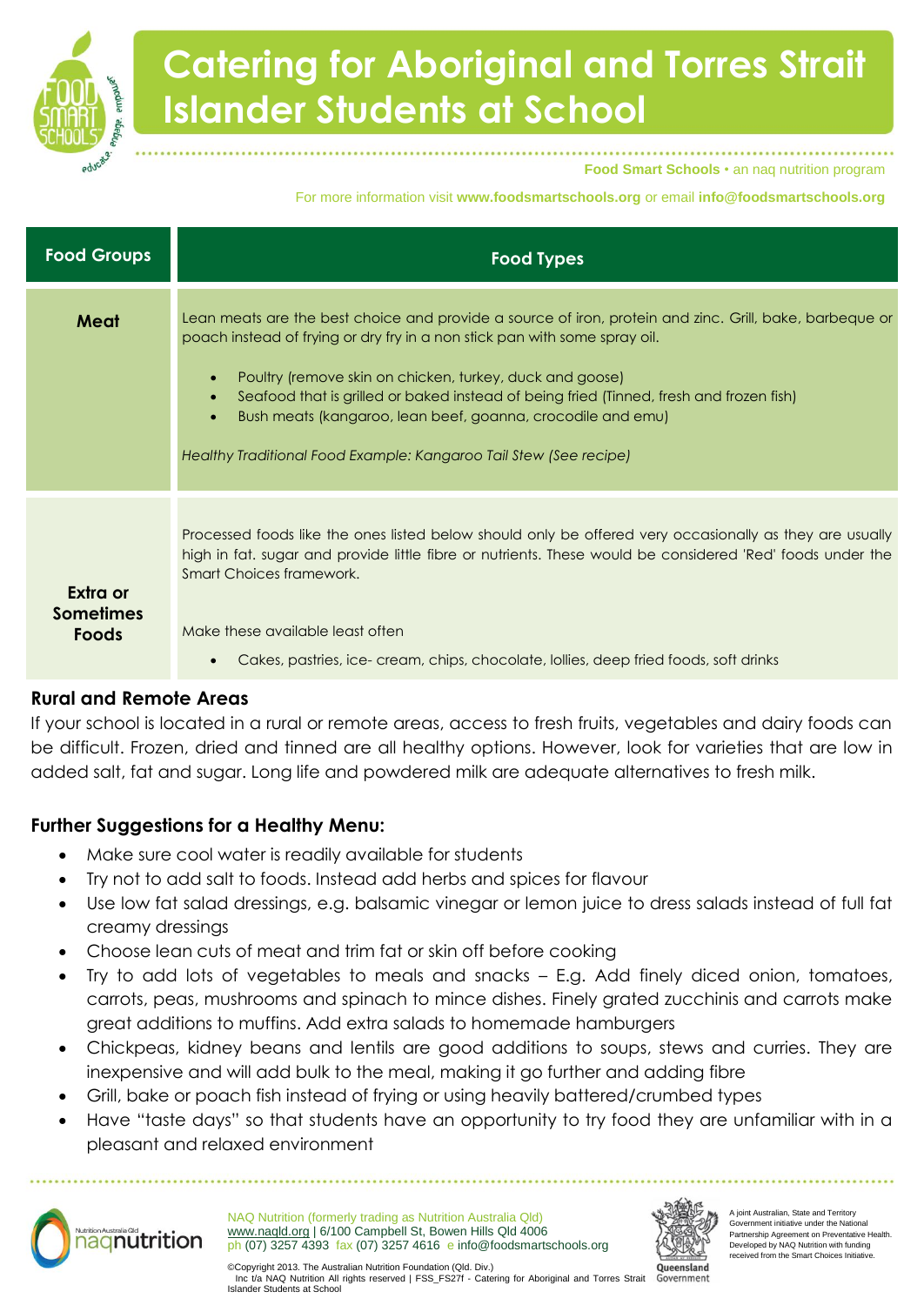

**Food Smart Schools** • an naq nutrition program

For more information visit **www.foodsmartschools.org** or email **info@foodsmartschools.org**

### **Meal and Snack Ideas for Students:**

- Wholegrain cereal with reduced fat milk
- Toast/damper (multigrain/ wholemeal) with tomato, creamed corn, baked beans, avocado
- Porridge with cinnamon
- Fruit and yoghurt
- Boiled/ poached eggs with wholemeal/wholegrain toast and vegetables
- Lean meat and vegetable stew or curry with rice
- Stir fry noodles, lean meat and lots of vegetables
- Fried rice cooked with plenty of vegetables such as peas, corn, diced carrot and served with lean meat
- Grilled or baked fish with salad
- Spaghetti with lean mince and vegetables
- Lean roast chicken and roast vegetables



The content of this fact sheet has been developed as a general guide for schools only. Any additional dietary needs and requirements of students, parents, teachers and other school community members should be addressed at the school's discretion and where relevant, at an individual level.

This resource has been developed by Nutrition Australia Qld's Food Smart Schools program with the generous support of the Queensland Independent Schools Parent Council (QISPC) with funding received through the National Partnership for Preventive Health, Healthy Children, Smart Choices initiative. For more information on the Food Smart Schools Program, visit www.foodsmartschools.org





NAQ Nutrition (formerly trading as Nutrition Australia Qld) www.naqld.org | 6/100 Campbell St, Bowen Hills Qld 4006 ph (07) 3257 4393 fax (07) 3257 4616 e info@foodsmartschools.org



joint Australian, State and Territory Government initiative under the National Partnership Agreement on Preventative Health. Developed by NAQ Nutrition with funding received from the Smart Choices Initiative.